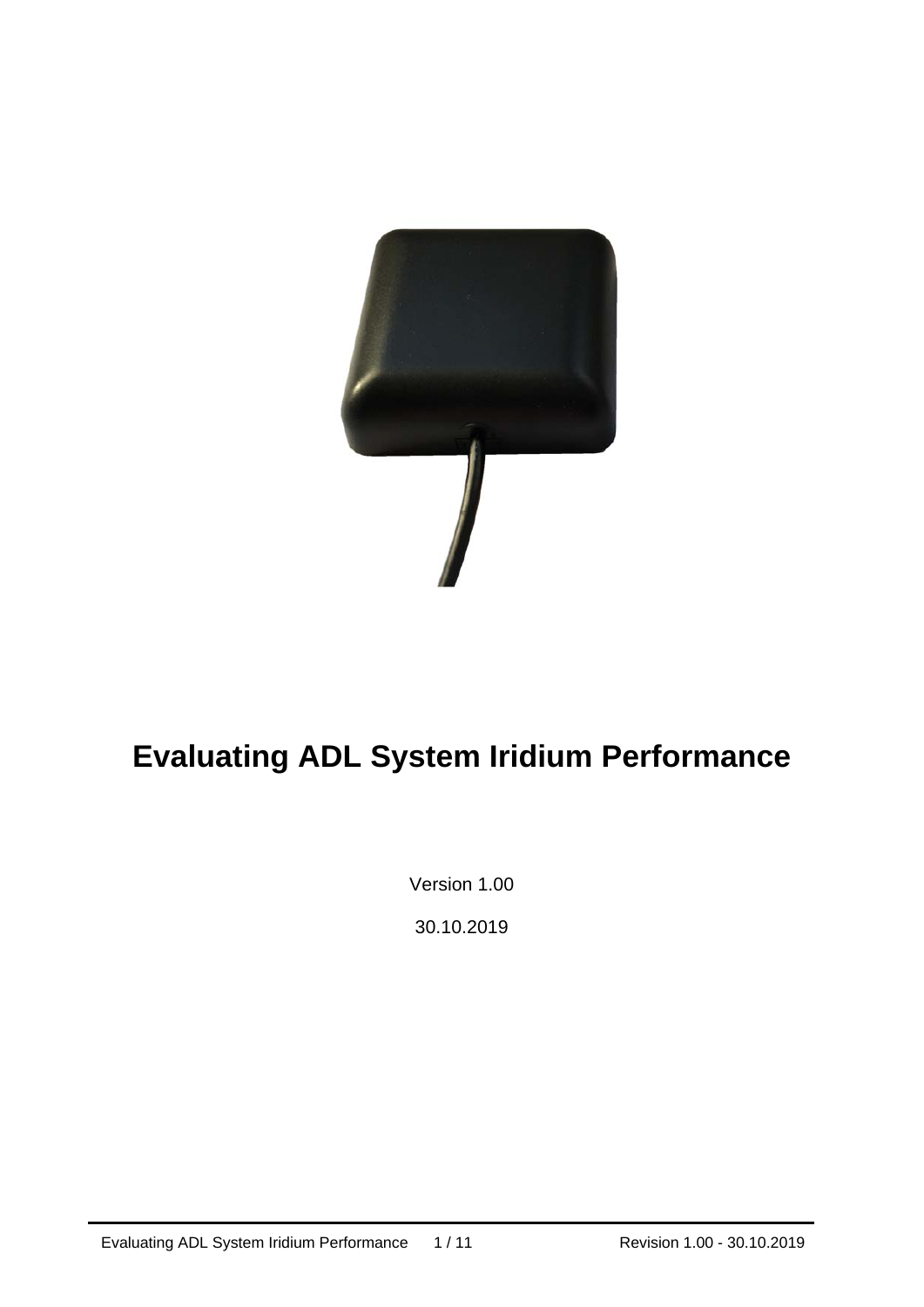# **1 Version History**

Version 1.00 published 30.10.2019

# **2 Page Index**

This manual contains numbered pages 1 to 11.

# **3 Overview**

This manual was written to help you evaluate the performance of your ADL device Iridium satellite signal. This manual applies to all ADL devices: ADL110B, ADL120, ADL130, ADL140, ADL150(b), ADL190, ADL200. For other aspects besides the Iridium signal strength please refer to the user and installation manuals.

## **4 Iridium System Description**

The Iridium satellite network uses a network of low earth orbit satellites. The satellites fly approximately 781 km over the surface of the Earth at approximately 27000 km/h. This results in about 100 minutes for one orbit.

This design has got some direct consequences for the users of the ADL in flight weather system. **The satellites will move rapidly and the fact that at one time there was Iridium reception at a specific location does not mean this will be the case a few minutes later.** 

For continuous reception on the ground Iridium says the antenna should have a 360 ° view of the sky 8° above the horizon. The satellites move North to South or South to North. This means that obstructions to the North or South usually result in shorter but more frequent interruptions. Obstructions to the East or West usually result in much longer but also less frequent interruptions.

# **5 Iridium Reception in Aircraft**

In nearly all aircraft installations a perfect reception will not be possible or affordable. The ADL system was designed with this in mind and the ADL device will just pause for a moment until the satellite is back in view. So while perfect reception is not required we are looking for good average signal strength with some accepted short duration interruptions. **A single observation at one moment in time will never be enough to judge the quality of the installation. The long term average is what matters.** 

# **6 Link between Iridium and GPS Signal**

For all ADL devices except the ADL140 the Iridium and GPS receiver share the same antenna. The signal frequencies are very close to each other but the GPS satellites are in a much higher orbit. Thus, many more GPS satellites will be in view at any time. In general for situations with poor antenna placement the device will pick up a GPS signal more easily than an Iridium signal. But if both signals, Iridium and GPS, are for example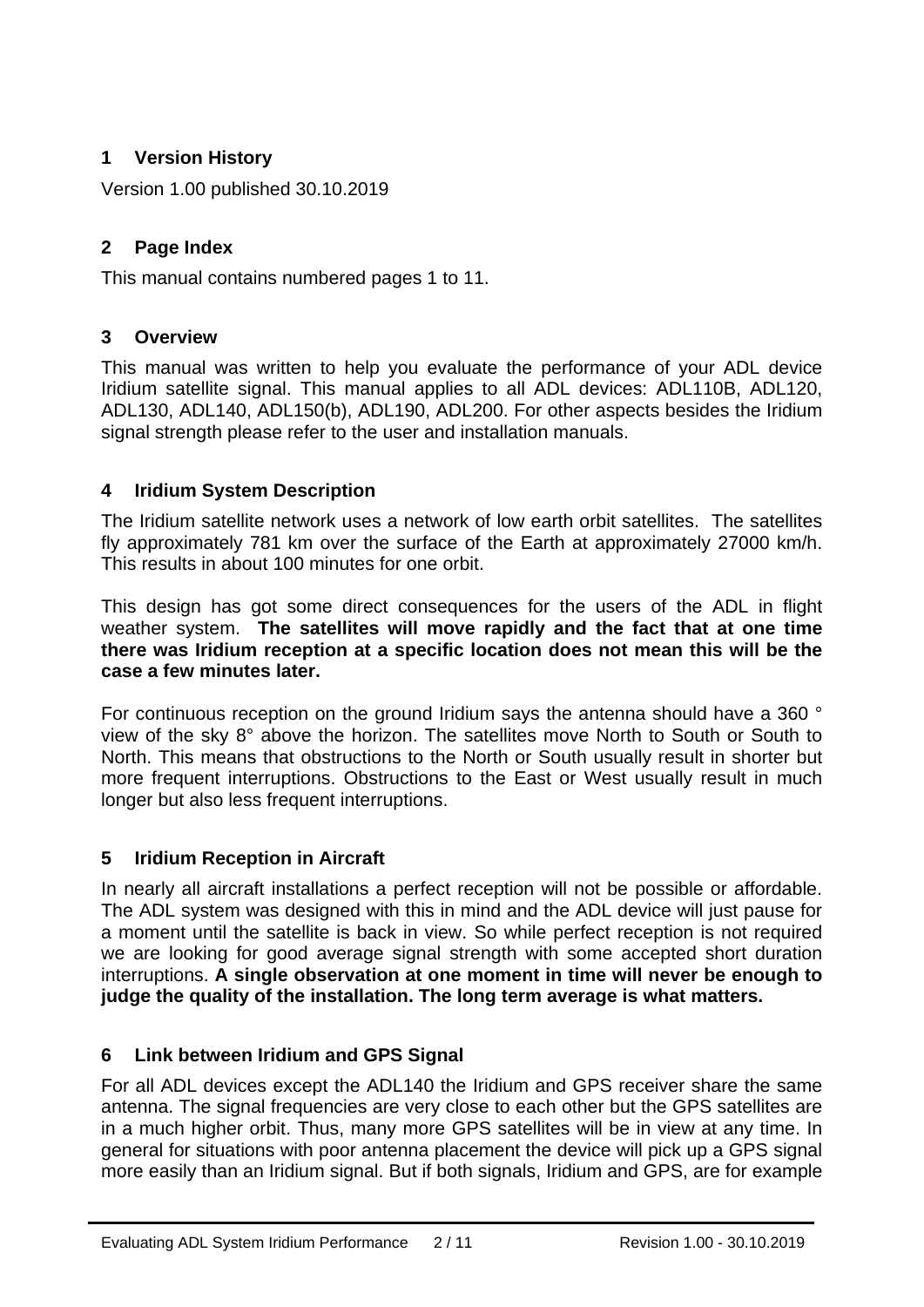constantly zero bars / red cross this is a direct indication for an antenna or cable problem.

### **7 Monitoring Iridium Signal Strength**

When running the ADL device please open the ADLConnect app. You will get the following indications:

- Current Iridium and GPS signal strength. Both go from zero bars / red cross to 5 blue bars. Please note the Iridium signal is picked up within seconds after booting the device. The GPS signal on the other hand can take one or more minutes until enough data was received. So the Iridium signal strength indication is basically real time while the GPS signals strength indication has got significant delay.

- At the bottom of the Config page you will find the average Iridium and average GPS signals bars since powering up the device.

- When running firmware 8.53 or later on the message window at the bottom of the download page two lines will appear:

"GPS first fix" This indicated the device has got the first GPS fix since booting up "Iridium first full signal" An Iridium signal strength of 5 bars was detected for the first time after booting up the device

#### **8 Expected Iridium Signal Strength**

The longer you run the ADL device the more precise the values will be. Usually one hour gives very precise results while running the ADL device shorter than that already gives a clear tendency. There is no need to connect the iPad to the ADL device during this period unless you want to see the results. The device will monitor the signal automatically once powered up.

On a typical installation you can expect the following values if the aircraft is in flight or outside far away from any hangars or other obstructions.

- "Iridium first full signal" at least once. The signal will always fluctuate but at some point with view a good view to the satellite full 5 bars should be detected

- "GPS first fix". In most case less than 1 minutes after booting the device, in some rare cases up to 5 minutes

- Iridium AVG 2 bars or more
- GPS AVG 3-4 bars or more

j

If the plane is close to a hangar our experience is that you can usually expect 1 Iridium bar on average only. An external Iridium antenna on the hull usually increases the average by about 1 bar. On a "perfect" installation the best we did observe so far in flight was Iridium AVG 4-5 bars and GPS AVG 5 bars.

Below you find some sample screenshots.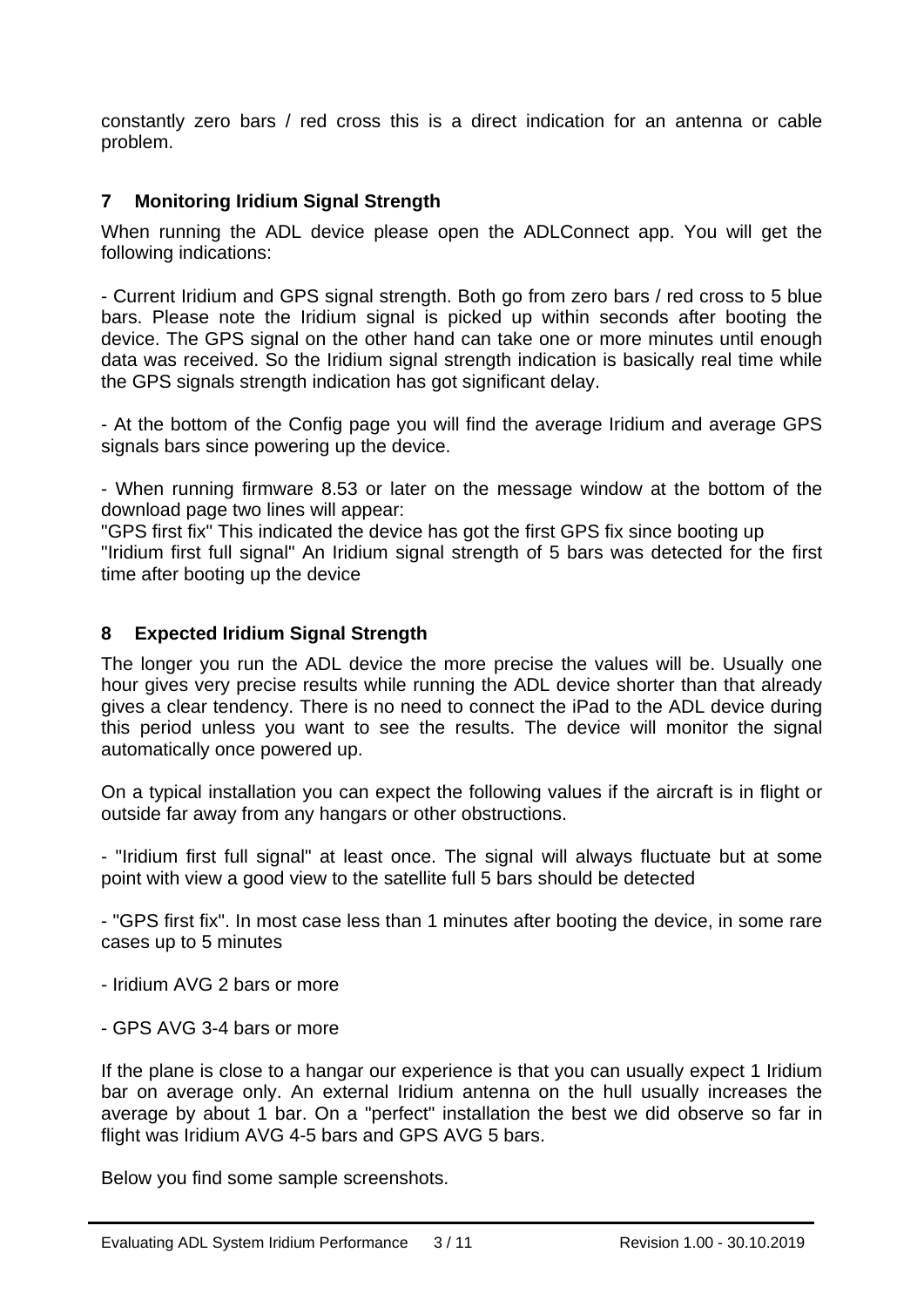| 22:55 Tue 29. Oct Iridium all GPS all |                             |  |  |
|---------------------------------------|-----------------------------|--|--|
| <b>Expert Config</b>                  | <b>System Configuration</b> |  |  |
| <b>Device Firmware</b>                | v8.53 11.10.2019            |  |  |
| <b>IMEI</b>                           |                             |  |  |
| Device Type                           | <b>ADL190</b>               |  |  |
| <b>Cell Operator</b>                  | None (ADL200 Only)          |  |  |
| Time UTC                              | 29.10.2019 21:55 UTC        |  |  |
| Latitude                              | 52.531493 N                 |  |  |
| Longitude                             | 13.339729 E                 |  |  |
| Altitude                              | 137 ft                      |  |  |
| Groundspeed                           | 0 <sub>kt</sub>             |  |  |
| <b>True Track</b>                     | 338 °                       |  |  |
| <b>GPS</b>                            | <b>ADL - 8 Satellites</b>   |  |  |
| <b>Iridium AVG</b>                    | $\overline{2}$              |  |  |
| <b>GPS AVG</b>                        | $\overline{4}$              |  |  |







j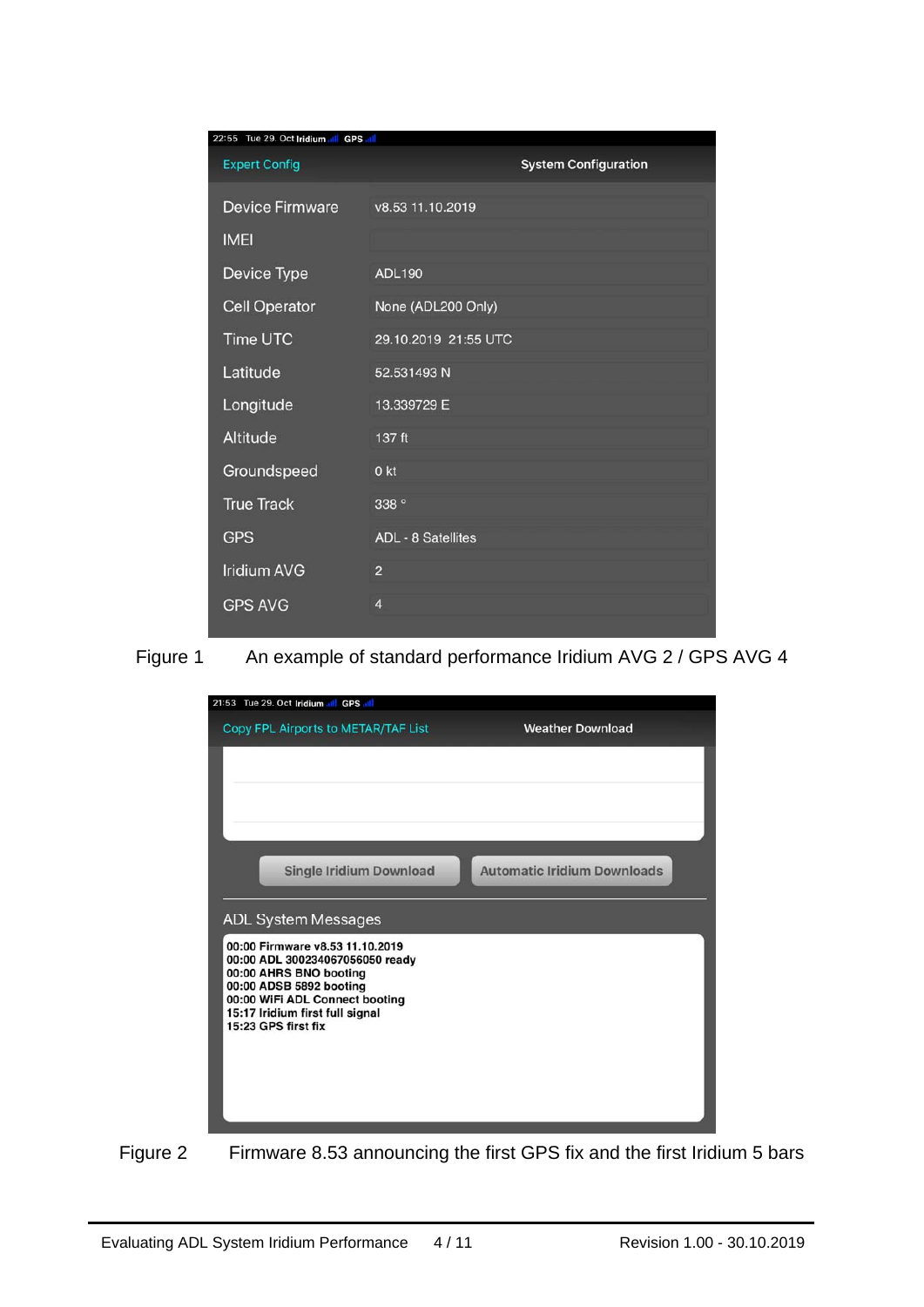| ⊁<br>Iridium all GPS all | 11:52                       |
|--------------------------|-----------------------------|
| <b>Expert Config</b>     | <b>System Configuration</b> |
| <b>Device Firmware</b>   | v8.43 15.08.2019            |
| <b>IMEI</b>              |                             |
| Device Type              | <b>ADL190</b>               |
| <b>Cell Operator</b>     | None (ADL200 Only)          |
| Time UTC                 | 04.09.2019 09:52 UTC        |
| Latitude                 | 52.531405 N                 |
| Longitude                | 13.339954 E                 |
| Altitude                 | 120 ft                      |
| Groundspeed              | 0 <sub>kt</sub>             |
| <b>True Track</b>        | 0 <sup>°</sup>              |
| <b>GPS</b>               | <b>ADL - 7 Satellites</b>   |
| <b>Iridium AVG</b>       | 5                           |
| <b>GPS AVG</b>           | 5                           |
|                          |                             |

Figure 3 The theoretical best case Iridium AVG 5/ GPS AVG both 5 bars, but this is never attained over a longer period of time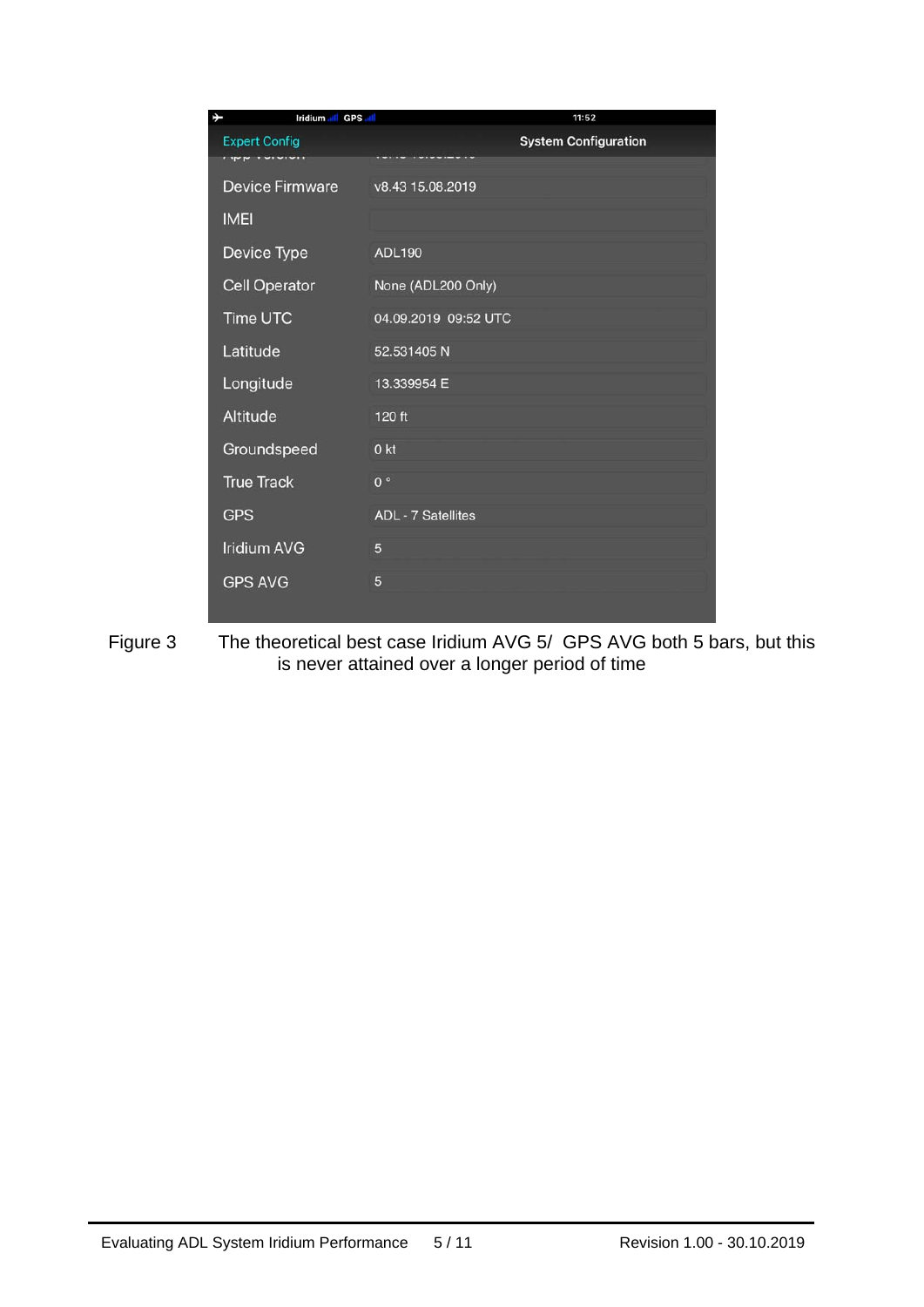| Ł<br>Iridium at        | GPS III Cell<br>10:46       | 14.09.2019 08:46 UTC<br>$173\%$ |
|------------------------|-----------------------------|---------------------------------|
| <b>Expert Config</b>   | <b>System Configuration</b> | <b>Load Sample Data</b>         |
| WiFi Subnetmask        | 255.255.255.0               |                                 |
|                        | <b>Save and Reboot ADL</b>  | <b>Cancel Changes</b>           |
|                        |                             |                                 |
|                        |                             |                                 |
| <b>System Status</b>   | Iridium:3 GPS:5 Cell        |                                 |
| <b>Current WiFi</b>    | <b>ADL Connect</b>          |                                 |
| App version            | v8.43 15.08.2019            |                                 |
| <b>Device Firmware</b> | v8.43 15.08.2019            |                                 |
| <b>IMEI</b>            |                             |                                 |
| Device Type            | <b>ADL200</b>               |                                 |
| <b>Cell Operator</b>   |                             |                                 |
| Time UTC               | 14.09.2019 08:46 UTC        |                                 |
| Latitude               | 48.522571 N                 |                                 |
| Longitude              | 14.583958 E                 |                                 |
| Altitude               | 29284 ft                    |                                 |
| Groundspeed            | 226 kt                      |                                 |
| <b>True Track</b>      | 358 <sup>°</sup>            |                                 |
| <b>GPS</b>             | ADL - 11 Satellites         |                                 |
| <b>Iridium AVG</b>     | 3                           |                                 |
| <b>GPS AVG</b>         | 5                           |                                 |
|                        |                             |                                 |
| MOVING MAP             | $U$ METAR/TAF<br>DOWNLOAD   | CONFIG<br>MSG                   |

Figure 4 An example of very solid performance obtained in flight on our own aircraft.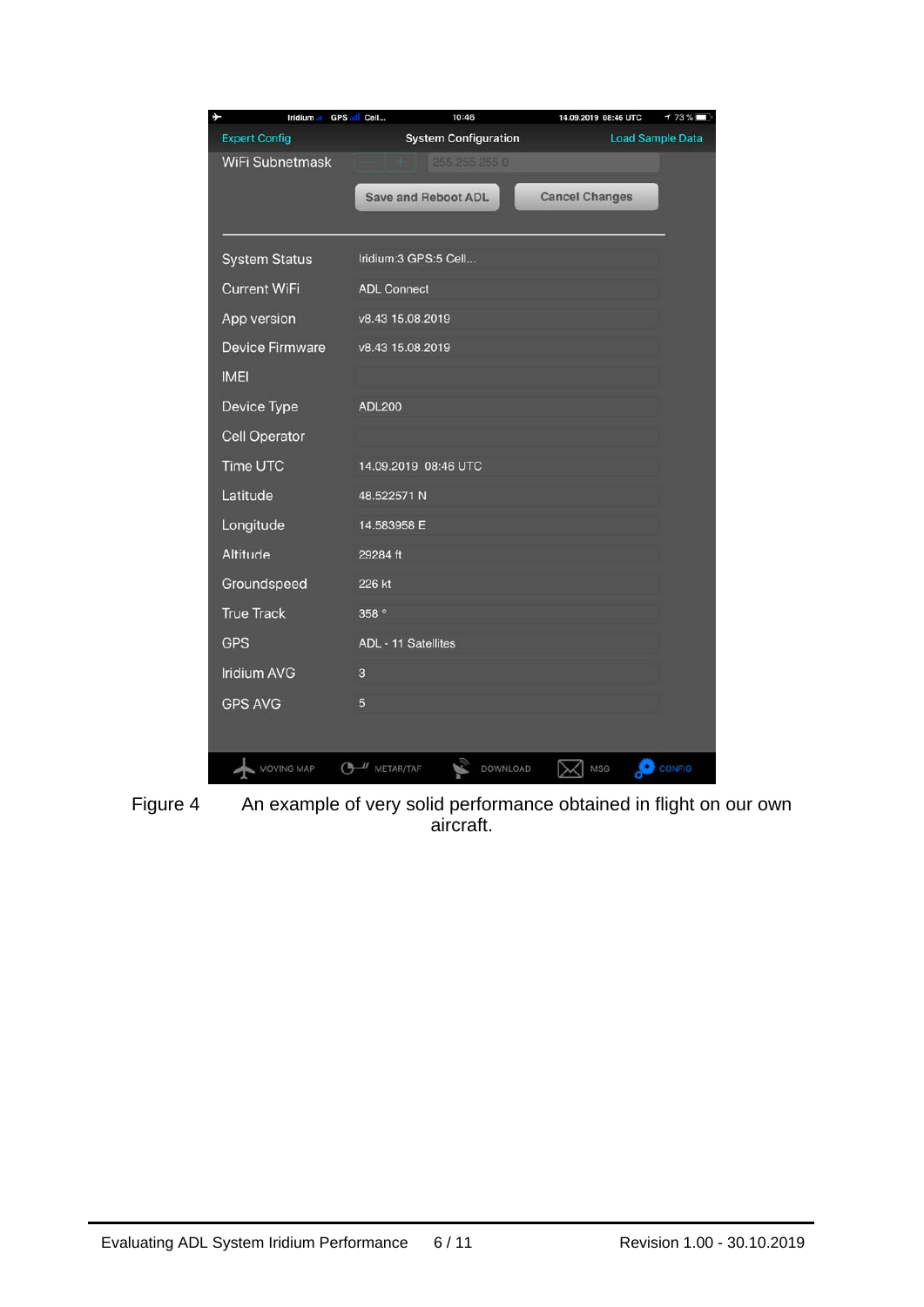| No SIM<br>Iridium all GPS all 4G all | 11:49                        | 10 <> 30.10.2019 10:49 UTC<br>$1*43%$ |
|--------------------------------------|------------------------------|---------------------------------------|
| <b>Expert Config</b>                 | <b>System Configuration</b>  | <b>Load Sample Data</b>               |
| <b>WiFi Subnetmask</b>               |                              |                                       |
|                                      | <b>Save and Reboot ADL</b>   | <b>Cancel Changes</b>                 |
|                                      |                              |                                       |
|                                      |                              |                                       |
| <b>System Status</b>                 | Iridium:0 GPS:0 4G:5 Sync:10 |                                       |
| <b>Current WiFi</b>                  | <b>ADL Connect</b>           |                                       |
| App version                          | v8.53 08.10.2019             |                                       |
| <b>Device Firmware</b>               | v8.53 11.10.2019             |                                       |
| <b>IMEI</b>                          |                              |                                       |
| Device Type                          | <b>ADL200</b>                |                                       |
| <b>Cell Operator</b>                 | o2 - de                      |                                       |
| Time UTC                             | 30.10.2019 10:49 UTC         |                                       |
| Latitude                             | 52.531508 N                  |                                       |
| Longitude                            | 13.339987 E                  |                                       |
| Altitude                             | 138 ft                       |                                       |
| Groundspeed                          | 0 <sub>kt</sub>              |                                       |
| <b>True Track</b>                    | 0 <sup>o</sup>               |                                       |
| <b>GPS</b>                           | iOS                          |                                       |
| <b>Iridium AVG</b>                   | $\overline{0}$               |                                       |
| <b>GPS AVG</b>                       | $\mathbf 0$                  |                                       |
|                                      |                              |                                       |
| <b>MOVING MAP</b>                    | $U$ METAR/TAF<br>DOWNLOAD    | <b>MSG</b><br>CONFIG                  |

Figure 5 An example of very poor performance which needs investigation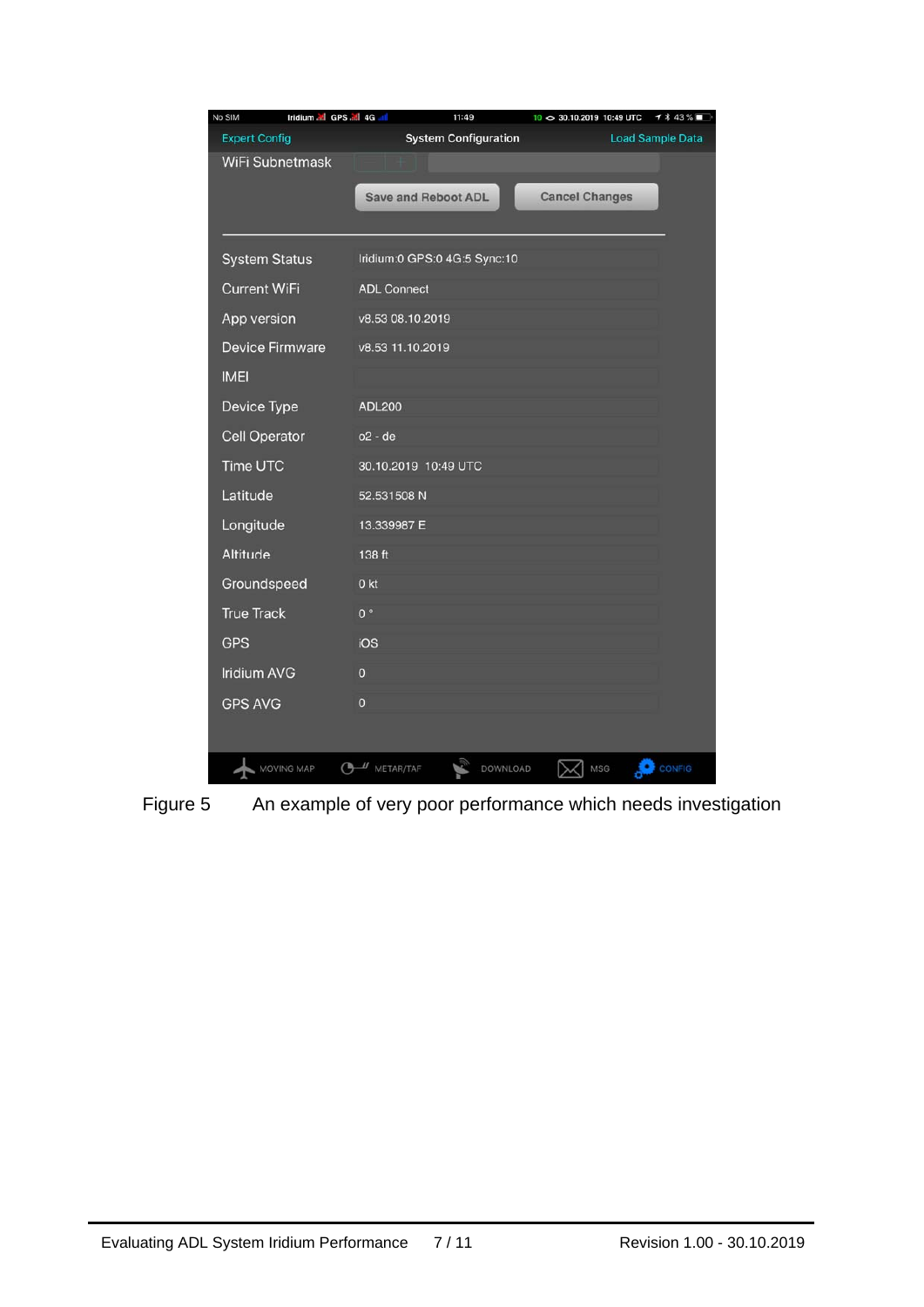## **9 Troubleshooting**

If the detected performance is below the values indicated above we suggest checking those items in this order:

#### **9.1 Iridium antenna connector**

Except for the ADL140 the single most common defect relates to the Iridium antenna connector. If there was too much tension on the cable the SMA connectors can get damaged. We have also seen tiny dirt particles in the connectors causing signal loss. The most crucial point is the tiny central pin which should not be retracted or similar. Besides that please check the cable for any tight bends or other defects. Sometimes just reattaching the connector solves the problem.



Figure 6 SMA connector with properly located center pin

#### **9.2 Iridium Antenna Cable Length**

Up to about 4 m RG174 cable seems to be sufficient. Above that we recommend to try lower loss cable like RG400.

#### **9.3 Iridium Antenna Orientation**

The patch Iridium antennas we use have to be oriented towards the sky. They radiate only to one direction so please make sure the antenna is not upside down. Also the antenna should be as horizontal as possible. For example tilting the antenna 90 to the side will result in massive signal loss for all situations when the satellite is on the other side.

As the ADL140 contains the antenna in that case the orientation applies to the whole ADL140 device where the black sticker should face downwards.

j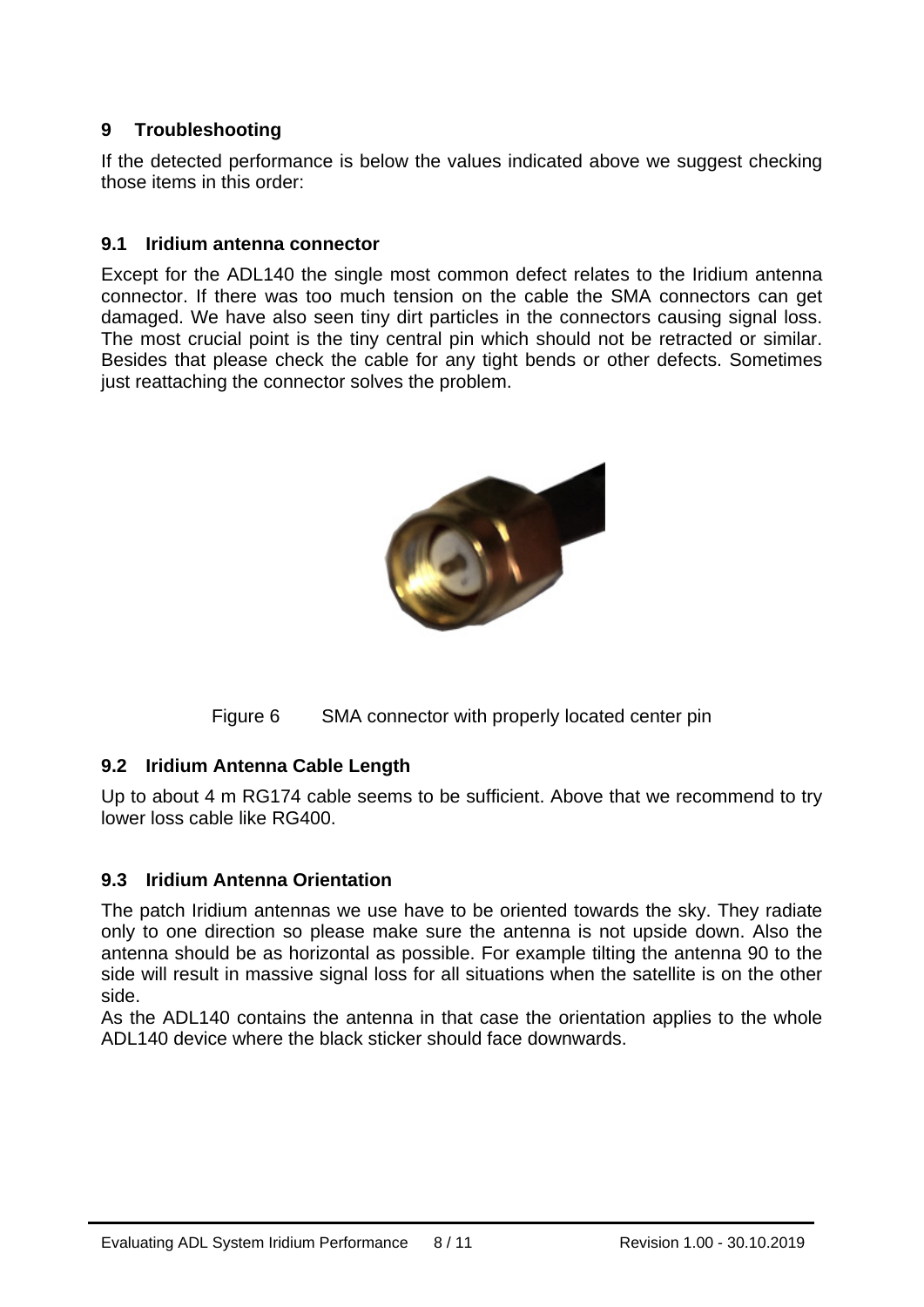

#### **9.4 Iridium Antenna Location**

Depending on the cockpit layout different locations for the antenna can be chosen. The following materials are known to block the signal:

- Electrically heated windshields with fine wires in the glass usually shield the signal, so try not to place the antenna below such a windshield

- Any kind of metal above the antenna will shield the signal

- Composite materials will shield the signal if carbon fiber or embedded metal is used

- Electrically heated windshields which use a conductive coating instead of fine wires are known to cause the worst signal loss. Often below such windshield not even GPS reception will be possible

Unless any special obstruction in the cockpit requires another solution, we have found that the best place for the internal Iridium antenna is all the way forward below the windshield more or less in the middle of the aircraft.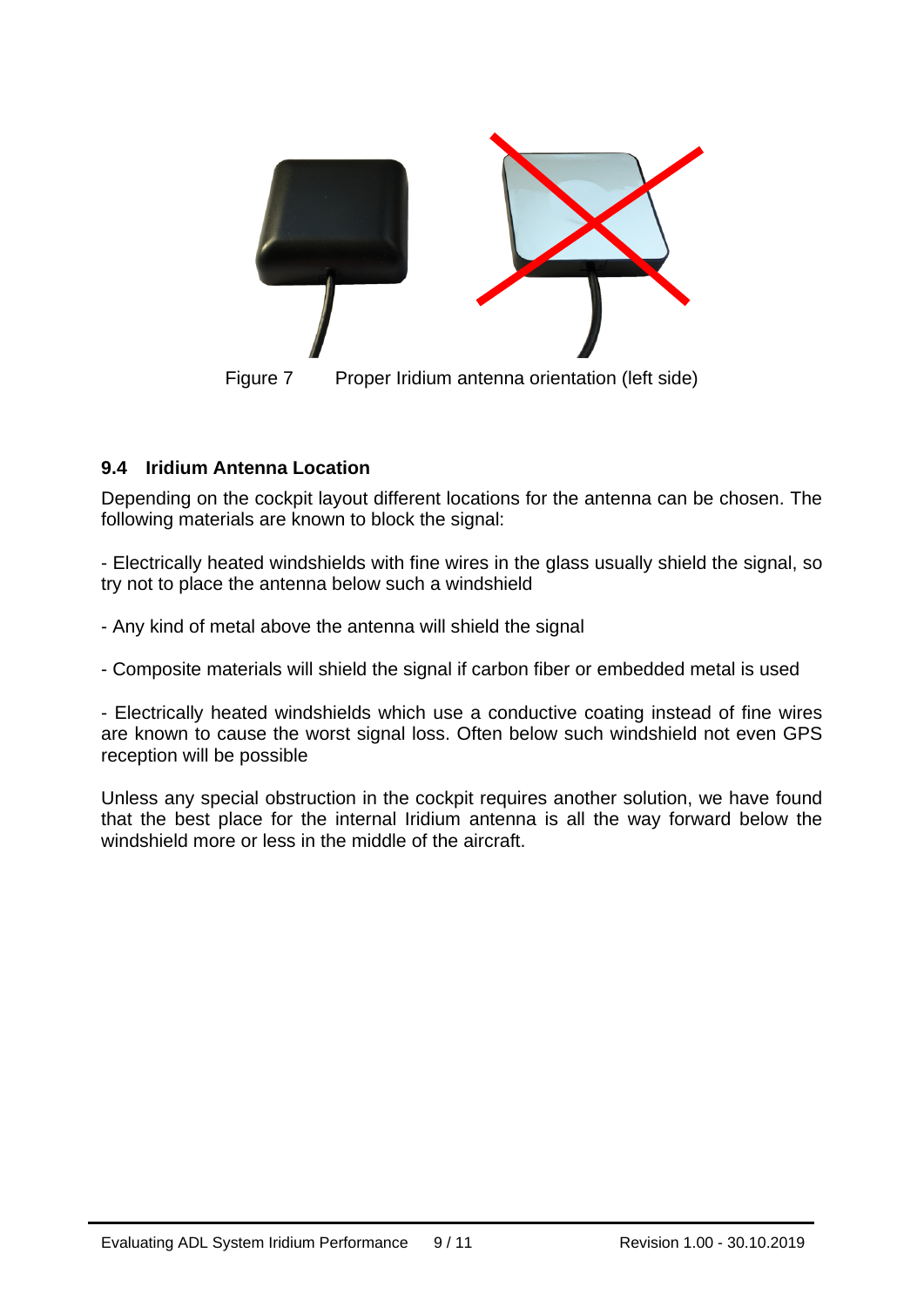



#### **9.5 Iridium antenna defects**

We have seen faulty Iridium antennas but they are rare. In most cases the cable or connector are the source of the problem.

#### **9.6 ADL Device Defects**

Finally we have also seen ADL devices which did not perform properly. If you suspect such a defect please contact us. We can bench test the device or provide another device for tests.